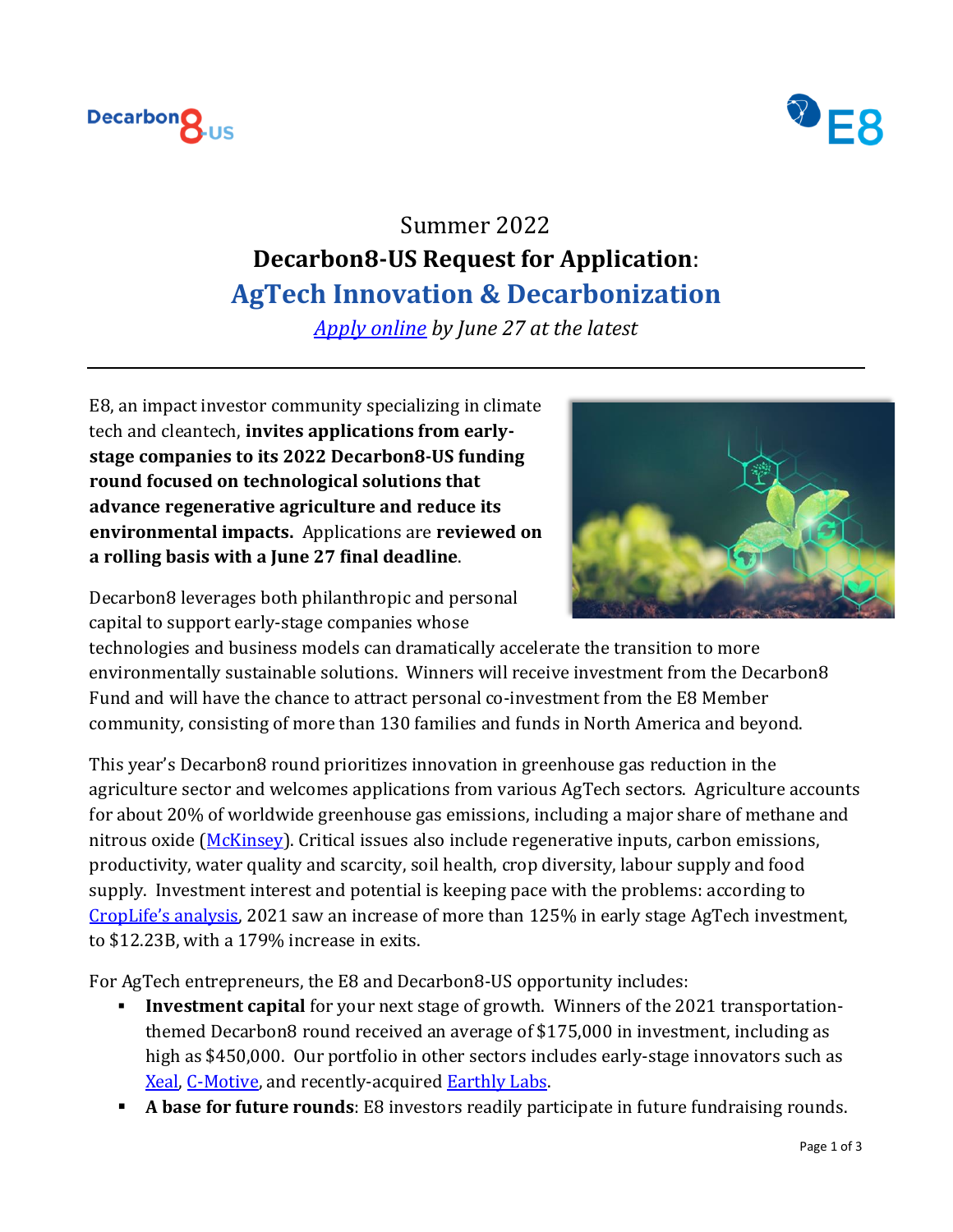- **Engagement and support from cleantech investment specialists**: E8's subject-matter expertise and longstanding cleantech networks provide knowledge and social capital to complement our financial investment. Further, a large number of Members own active farms and have relevant knowledge, and agricultural contacts and networks.
- **Visibility and advocacy for your enterprise,** with member engagement, press, and other benefits from successfully receiving Decarbon8-US investment.

Further, E8 partner, Craft3, will offer finalists a cleantech lending team consultation to inform current or future debt financing opportunities.

**Decarbon8-US 2022 investments will be announced in early September,** followed by presentations on September 15 to attract co-investment from E8 members. Learn more about the Decarbon8-US Fund's principles and operations from the Fund Brief [\(www.decarbon8](http://www.decarbon8-us.org/) [us.org\)](http://www.decarbon8-us.org/).

# **Applicant Eligibility**

Eligible enterprises should:

- 1. **Be a part of the AgTech sector and** *support the production of food or decarbonization through agriculture*. These include, but are not limited to:
	- a. *Solutions that reduce carbon emissions* in agriculture, or leverage agriculture to sequester carbon
	- b. *Ag and ecosystem biotechnology* (e.g. crop and animal inputs, including microbiome, breeding, pollinators, and animal health)
	- c. *Business and farm data management tools* (e.g. online platforms, data capture and decision support, sensors and IoT)
	- d. *Farm equipment and gear* (e.g. irrigation, robotics, machinery solutions, automation, other equipment)
	- e. *Midstream and supply chain tech* (e.g. food safety, waste reduction, traceability and processing)
	- f. *Novel solutions and systems* (e.g. aquaculture; feed production; alternative ingredients and proteins)
- 2. **Have generated some revenue,** not exceeding \$2.5M in 2021, **or have fieldtrials/pilots** that can lead to implementation in 2023.
- 3. **Be raising investment capital from July - November 2022**. We can accommodate companies closing rounds in July with a fast-tracked decision, as well as investment rounds planned to close by November, or even later.
- 4. **Be incorporated as a for-profit entity** in the United States or Canada.

Please note: E8 portfolio companies and former applicants that fit the eligibility criteria are welcome to apply.